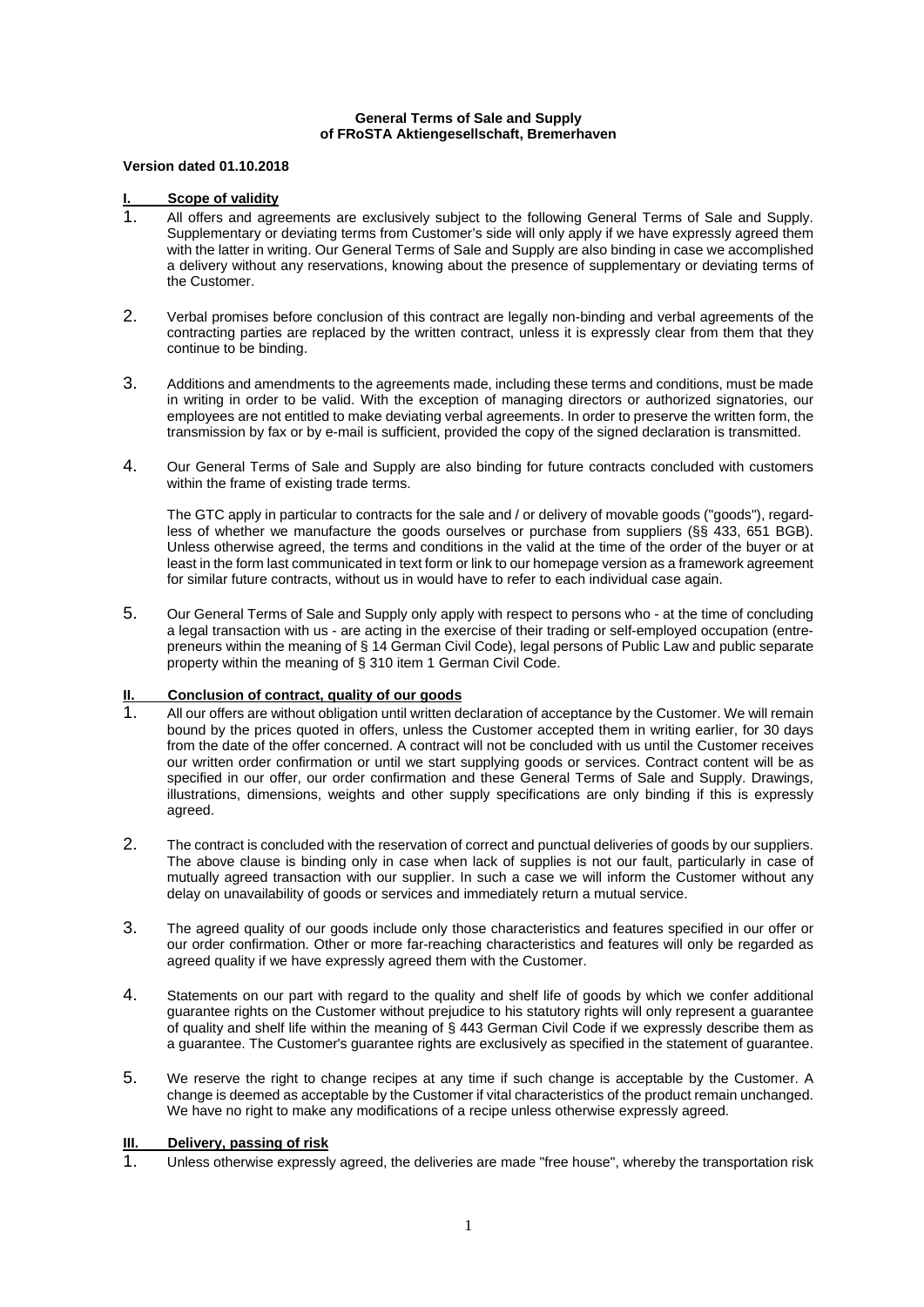lies by the customer.

- 2. Part deliveries are permissible, if acceptable by the Customer, unless they are expressly excluded.
- 3. If goods are to be supplied as called off by the Customer, the Customer must take the goods by a date three months after the conclusion of the contract at the latest. If the Customer fails to take some or all of the goods within this period, we will be entitled either to withdraw from the contract or to invoice the goods for immediate payment, whether taken or not. Further legal rights, in particular for self-help sales, remain unaffected.
- 4. The risk of the accidental destruction of or accidental deterioration to the goods will pass to the Customer as soon as we have handed them over for shipping to a forwarding agent, a carrier or any other person or organisation commissioned to transport them, but at the latest when they leave our plant or store. The above is binding also in case of partial deliveries and regardless of the fact whether franco freight delivery has been agreed. If the goods are ready for shipping and shipping is delayed for reasons for which we are not responsible, the risk will pass when the Customer receives the notification of shipping.
- 5. If loading aids (pallets etc.) are used for the shipping of the goods, the Customer is obliged to return the same number of loading aids of the same quality. If he fails to meet this obligation before the expiry of an appropriate granted deadline, he will owe us the sum required to purchase the same number of loading aids of the same quality.

# **IV. Delivery deadlines, hindrances to delivery, delays, right to withdraw**

- 1. Product and service delivery deadlines will only be binding if we have expressly confirmed them. Delivery deadlines relate to departure from the plant; in the case of deliveries free to Customer's premises they relate to the day when the goods are received by the Customer.
- 2. We shall not be in default of our delivery or service obligation before expiry of a reasonable grace period set for us. If we fall into delay of delivery, then the buyer can request a lump-sum replacement of its delay damage. The lump sum for each completed calendar week of default amounts to 0.5% of the net price (delivery value), but in total not more than 5% of the delivery value of the delayed delivered goods. We reserve the proof that the buyer has incurred no damage or only a much lower damage than the above flat rate. Contract penalties of the customer, which go beyond this regulation are only effective, if they are agreed separately and in writing with us.
- 3. Cases of force majeure (unforeseen circumstances and events beyond our control, which we could not have avoided with the care of a proper merchant, such as war, danger of war, rebellion, use of force by third parties against persons and property, official interventions, labor disputes in ours or ours Suppliers or customers, fires, interruptions of the planned traffic connections as well as raw material and energy shortages), interrupt our delivery obligation for the duration of their duration and extent of their effect, even if we are already in default of delivery. We will inform the buyer without delay and at the same time notify the expected new delivery time. If the service is also not available within the new delivery period, we are entitled to partially or completely withdraw from the contract; We will reimburse immediately any consideration already provided by the buyer. As a case of non-availability of the service in this sense, in particular the non-timely self-delivery by our supplier, if we have concluded a congruent hedging transaction, neither we nor our suppliers are at fault or we are not obliged to procure in individual cases.
- 4. In cases when obstacles specified in Clause IV p. 3 take effect for longer than three months, the Customer, having granted an additional and appropriate deadline extention, is entitled to withdraw from the contract with regard to its unaccomplished part.
- 5. If the customer defaults on acceptance, fails to cooperate or if our delivery is delayed for other reasons for which the customer is responsible, we shall be entitled to demand compensation for the resulting damage including additional expenses (eg storage costs). For this purpose, we calculate a flat-rate compensation in the amount of 5% of the lost net sales. Further claims for damages remain unaffected. In case of delayed acceptance, the customer may be charged a higher daily rate. Proof of higher damages and our legal claims (in particular compensation for additional expenditure, reasonable compensation, termination) remain unaffected; the lump sum is to be credited to more extensive money claims. The customer is entitled to prove that we have incurred no damage at all or only a significantly lower one than the above flat rate.

# **V. Prices and payments**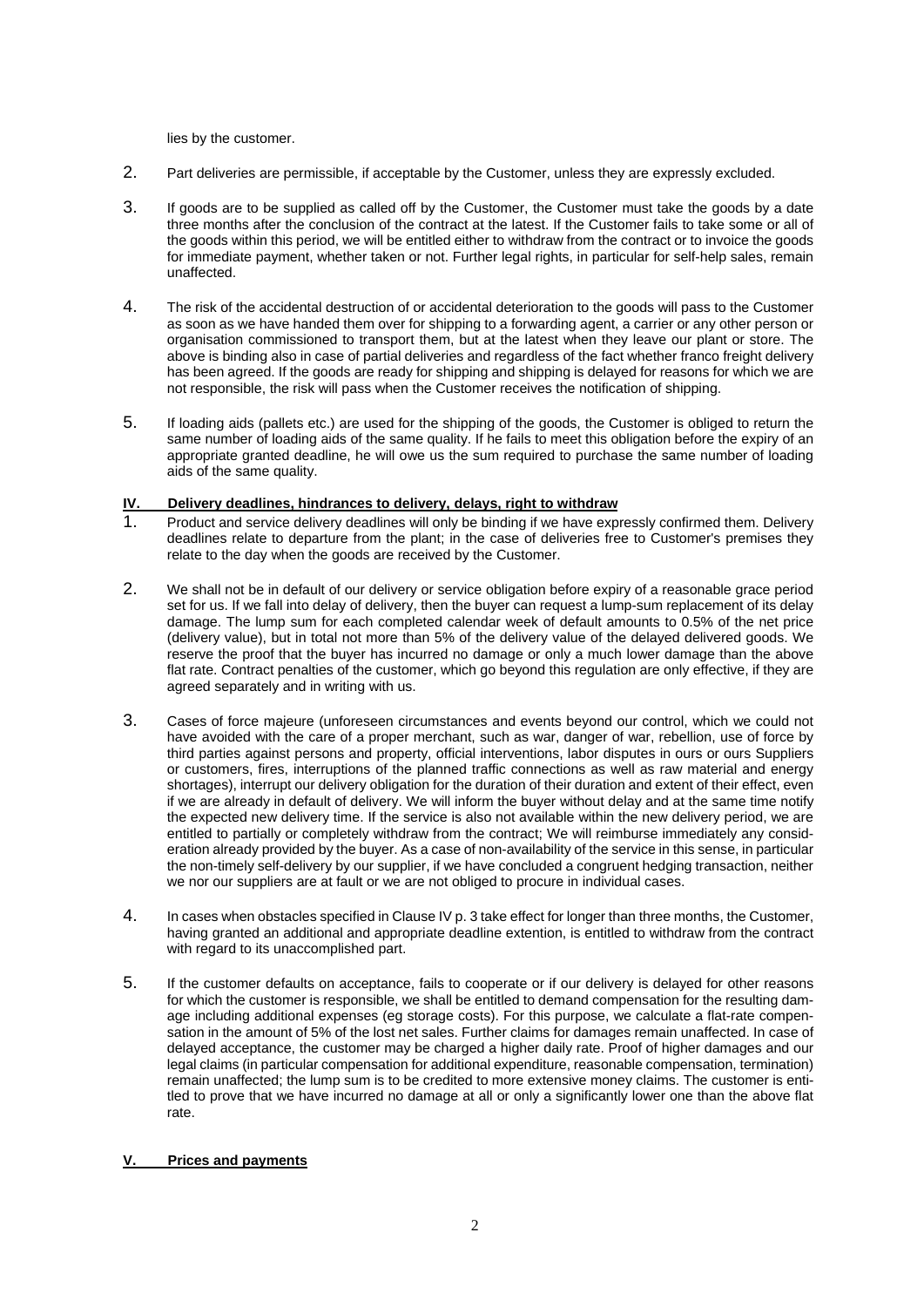- 1. Unless otherwise expressly agreed, the prices apply "free house" including normal packaging plus statutory sales tax, duties, customs duties, insurance.
- 2. If not agreed otherwise with a customer, a customer is obliged to pay an invoice value within 14 days since the date of issuing of an invoice without any deductions and without any deductions resulting from bank fees and charges tp one of our bank accounts. The date of crediting of our bank account is deemed as the date of payment.
- 3. Bills of exchange and cheques are without exception only accepted on account of payment. We are not obliged to accept bills of exchange or cheques.
- 4. If taxes, duties, dues, fees or other charges of any kind that affect the price of goods are increased or newly introduced between conclusion of the contract and delivery, or if other costs arise or are beyond our control, we are entitled to do so to convert to the agreed purchase price and increase this accordingly. If the increased price is 20% or more above the agreed price, the customer has the right to withdraw from the contract. This right must be asserted immediately after notification of the increased price.
- 5. If the Customer falls into arrears with payments, interest will be payable at 9 percentage points above the current base rate on the amounts owned to us.
- 6. A customer may compensate or retain an asset or refuse carrying of a service only in case, when its counter -claim has been acknowledged with a binding court sentence or is indisputable. Compensation or claiming a right to retain an asset or refuse carrying of a service on the grounds of a counter -claim to compensate costs, remove a defect or to compensate the costs of manufacturing based on the same legal relation is feasible at any time, contrary to sentence 1.
- 7. The assignment of claims against us requires our consent. It 354a HGB remains unaffected.
- 8. Will be recognized after conclusion of the contract, that our claim on the purchase price is at risk due to the inefficiency of the customer (eg., by application to open insolvency proceedings), we are entitled to refuse performance and, if after a deadline to withdraw from the contract. In contracts for the production of unacceptable goods, we can declare the resignation without prejudice to the statutory provisions on the dispensability of setting deadlines immediately.

# **VI. Rights and obligations of the Customer in the case of defects**

- 1. We trade in natural products. Minor natural deviations of the goods in color and content, as well as slight processing-related deviations remain reserved. A delivery of more or less than 5% of the ordered quantity will be retained for a sale on the basis of "approximately". Mussel shells or bones can not always be completely avoided with natural products. In the context of a customer reasonable extent such residues are not a defect.
- 2. The Customer is under an obligation to inspect goods immediately on delivery. For this purpose he must take samples of at least 1% of the goods. Complaints about defects capable of being discovered on delivery must be made immediately in writing or by e-mail. The period allowed for complaint also applies to incorrect bar coding of goods. Defects which could not be discovered by a proper inspection of the item concerned (latent defects) must be notified to us immediately after their disclosing by e-mail. The contract partner will have no claim for defects if his complaint is submitted too late.
- 3. The Customer may only assert claims based on the supply of an incorrect quantity if a complaint was made about the incorrect quantity immediately on receipt and a written record is made on the delivery note or another shipping document.
- 4. In the case of justified complaints about defects submitted in due time the Customer will have the rights specified by law subject to the following:
	- a) In the case of retrospective performance, we will be entitled to choose whether to rectify or to replace. If an attempt to remedy fails, or if we refuse to remedy or if it is unreasonable to expect the Customer to accept the remedy, he will be entitled to assert the other claims specified by law in the case of defects.
	- b) If the quality of the goods differs from the agreed characteristics only to an insignificant extent, the Customer will only be entitled to a reasonable reduction in the price or rectification, at our discretion.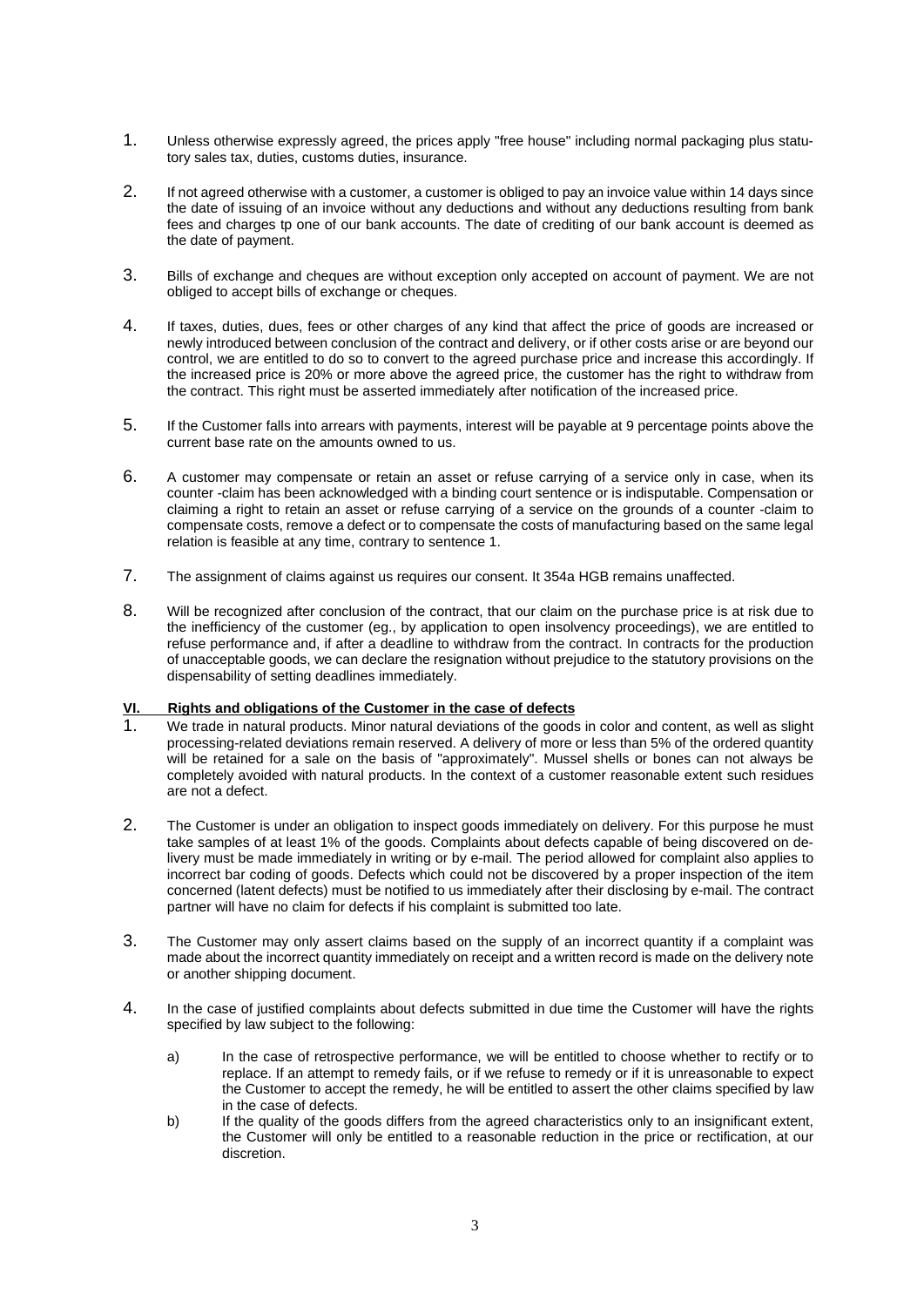- c) The Customer is entitled to submit claims for damages on the basis of a defect only with additional reservations specified in Clause VII.
- 5. Before goods which have been the subject of complaint are further processed or sold on, we must be given an opportunity to investigate the complaint.
- 6. If the goods were not properly stored, in particular if the constant deep freeze temperature of minus 18° Celsius for deep-frozen goods was interrupted, no guarantee whatsoever will apply.

### **VII. Liability**

- 1. Our liability for delay in delivery shall be determined in accordance with section IV paragraph 2. Claims for defects are initially based on section VI subsection 4 c.
- 2. Our other liability for damages is limited in accordance with this Section VII.
- 3. Claims for damages due to impossibility, delay, positive breach of contract, culpa in contrahendo and tort are excluded unless we have acted grossly negligent or have breached a material contractual obligation. We are only liable for gross negligence of non-executive employees as well as slight negligence of executives and legal representatives if these violate a material contractual obligation. Proof of the grounds for disclaimer is up to us. As far as we are liable for gross negligence of non-executive employees as well as for slight negligence of executives and legal representatives, our liability is limited to contract-typical, foreseeable damages. In addition, the right to compensation for pure financial losses such as loss of production, reduction of production or loss of profit is limited by the general principles of good faith, for example in cases of disproportion between the amount of the delivery price and the amount of the damage. The extended liability according to § 287 BGB is excluded.
- 4. Where our liability is excluded or limited by the above paragraphs, this will also apply to the liability of our employees and agents.
- 5. Where we have granted the Customer specific rights in the case of defects under the terms of a guarantee of quality, such rights will not be affected by the above limitations of liability.

#### **VIII. Reservation of property rights**

- 1. We reserve the right of property of the goods (hereinafter called reserved property goods) until a complete payment of the price of the goods and all other liabilities resulting from our current trade relationship with the Customer (extended property right). Entering a current account with single payments, balance reporting and account crediting do not affect the reserved property right. In such a case a reserved property right refers to the credited account balance. The reserved property right is not restored for the goods in case when the Customer has, in accordance with the above, already obtained title to the goods, and afterwards subsequent liabilities arose on his account resulting from an ordinary trade relationship.
- 2. In case of breaching of the terms of contract by the customer, in particular in case of delay of payments, we are entitled by law to withdraw from the contract or receive returned goods. Receiving of returned goods or seizure of goods by us shall always be deemed as withdrawal from the contract. After receiving of returned goods we are entitled to cash such products. In accordance with § 367 German Civil Code the profit on cashed goods is, after the deduction of appropriate costs, assigned on the account of the Customer's liabilities.
- 3. Processing or transformation of our goods by the Customer will always be carried out for us as manufacturer as per German Civil Code. If our goods are processed, transformed, inseparably mixed or combined with other items which do not belong to us, we will acquire joint ownership of the new item proportional to the ratio of the value of our goods to the value of the other item processed at the time of processing, transformation, mixing or combination. If the other item must be regarded as the main item, it is hereby agreed that the Customer transfers proportional joint ownership to us. We hereby accept this transfer of joint ownership. The Customer will store our (joint) property for us free of charge. For the rest, the same applies to the product created by processing as to goods supplied by us subject to reservation.
- 4. The Customer is entitled to process and to sell reserved goods in the normal course of business, provided that he does not fall into arrears with payments due to us. This entitlement to process and sell goods will also lapse if there is a substantial deterioration in the Customer's financial position. Pledging or assignment as security are not permitted. The Customer hereby assigns any claims arising out of the selling on of goods (including all current and future account balance claims), insurance claims and claims against third parties for damage, destruction, theft or loss of goods to us as security with immediate effect. We hereby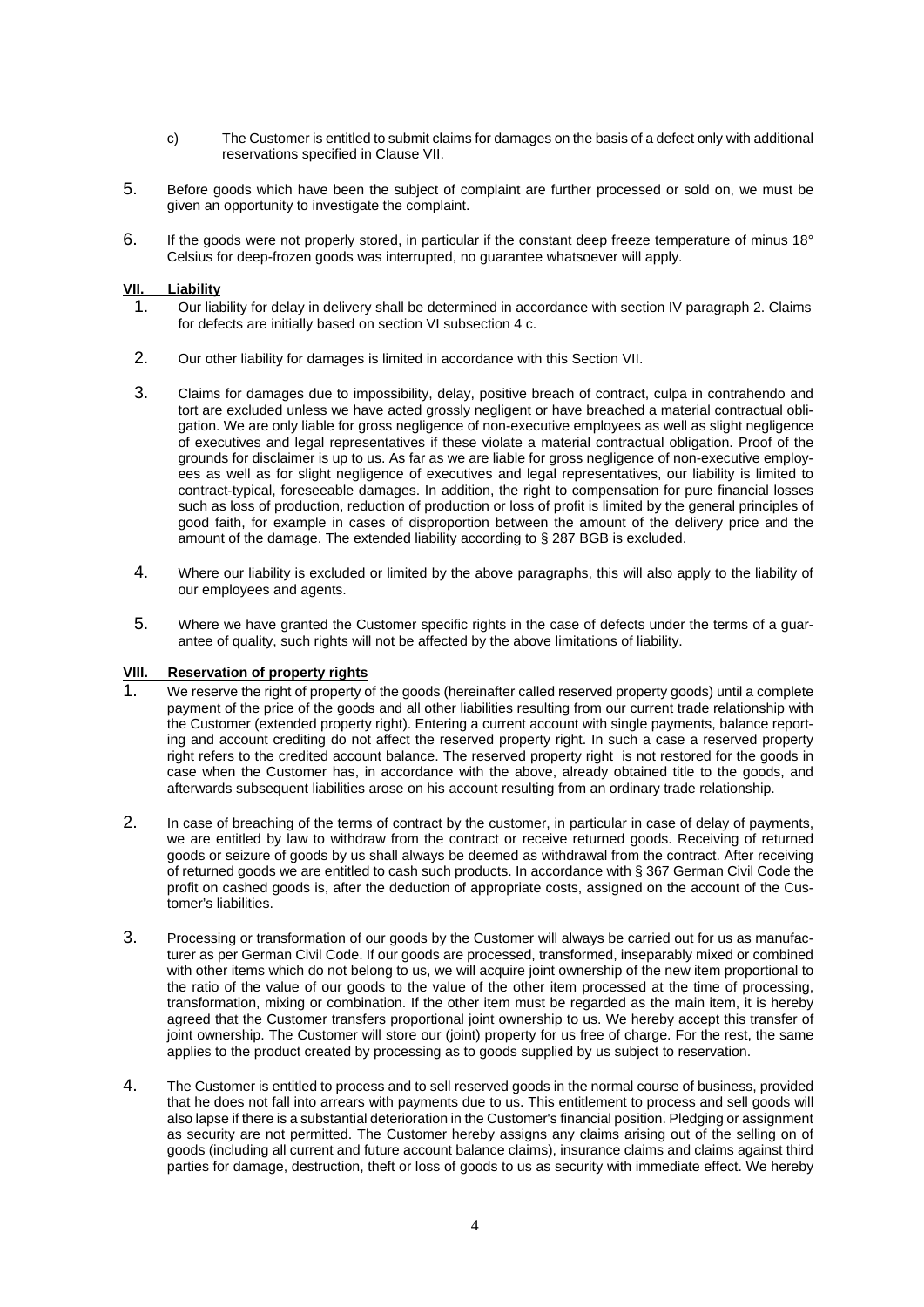accept this assignment. If we are only joint owners of reserved goods, this advance assignment is limited to that part of a claim which corresponds to our proportional property in the goods (based on invoice value). If goods are sold on, the Customer must reserve ownership of reserved goods vis-à-vis his customers until the full purchase price has been paid. The Customer will not be entitled to sell goods on to third parties if the claim to the purchase price for that sale is subject to a prohibition of assignment.

- 5. We authorise the Customer revocably to collect claims assigned to us for his own account and in his own name. This authorisation to collect may be revoked if the Customer fails to meet his payment obligations to us as agreed or if our claims appear to be jeopardised by an inability of the Customer to pay. Our claim will become due for payment immediately when the proceeds of sale are credited to the Customer's account and must be payable by immediate transfer without deduction. The Customer must supply us with the names and addresses of the debtors in assigned claims. No assignment of claims arising out of selling on is permitted unless the assignment is a true factoring assignment, it is notified to us and the factoring proceeds are at least equivalent to the value of our secured claim. The Customer is under an obligation to inform the factor of the assignment and to draw his attention to our property rights. The portion of the factoring proceeds corresponding to our secured claim must be credited to one of our accounts. The Customer hereby assigns to us his claim against the factor to payment acquired in return for the assignment up to the value of our claim which is to be secured. We hereby accept this assignment.
- 6. In the case of action taken by third parties which affects reserved goods the Customer must draw attention to our property rights and inform us without any delay. If a third party is not able to cover our intervention costs, in particular court fees and non-judicial costs of suit in accordance with § 771 German Civil Code, these will be borne by the Customer.
- 7. The Customer is under an obligation to take out adequate insurance covering the reserved goods for their true value against the usual risks, e.g. theft, fire, water damage, refrigeration breakdown, and to store them in such a way as to ensure that our property is not jeopardised. The Customer hereby assigns to us any claims against the insurance company which may accrue to him in the event of damage or loss. We hereby accept this assignment.
- 8. The Customer is entitled to require us to release claims to the extent that the value of our securities exceeds the value of our claims to be secured by more than 10%. The claims to be released shall be selected by us.

# **IX. Periods of limitation**

- 1. Customer legal claims regarding faults on delivery lapse within 1 year. Customer legal claims regarding faults specified in § 438 item 1 no. 2 BGB I § 634a item 1 no. 2 BGB remain intact.
- 2. Other customer claims on breach of obligations resulting from reasons which are on our side, and in particular compensation claims (ex. in case of at fault breach of obligations on our part) or guarantee claims lapse within 12 months. A customers' right to withdraw from a contract due to at fault breach of our obligations, which does not refer to a product defect remains intact. Contrary to sentence 1 there are statutory lapse periods to the following customer claims:
	- a) In accordance with the Civil Responsibility Act for a product and for damages with life hazards, injuries, health deterioration or relevant rights and obligations set in contract relation,
	- b) damages caused by deliberate or gross negligence on our part or a third person on our behalf,
	- c) deliberate passing over of damages,<br>d) compensation for expenditures in acc
	- compensation for expenditures in accordance with § 478 item 2 BGB
- 3. Statutory regulations regarding commencing of a lapse period, suspending of a lapse period, suspending and resumption of a lapse period remain intact.
- 4. Our claims against the Customer will expire by limitation as prescribed by law.

#### **X. Confidentiality, data protection**

1. Insofar as the customer obtains information concerning our company in the context of this contract, in particular all commercial and technical information, whether oral or embodied by documents, he is obliged to treat these as trade secrets and accordingly confidentially. Information is stored and secured in such a way that misuse and unauthorized knowledge are excluded. The organs, employees and vicarious agents of the customer are to be obligated accordingly. The obligation of secrecy does not exist